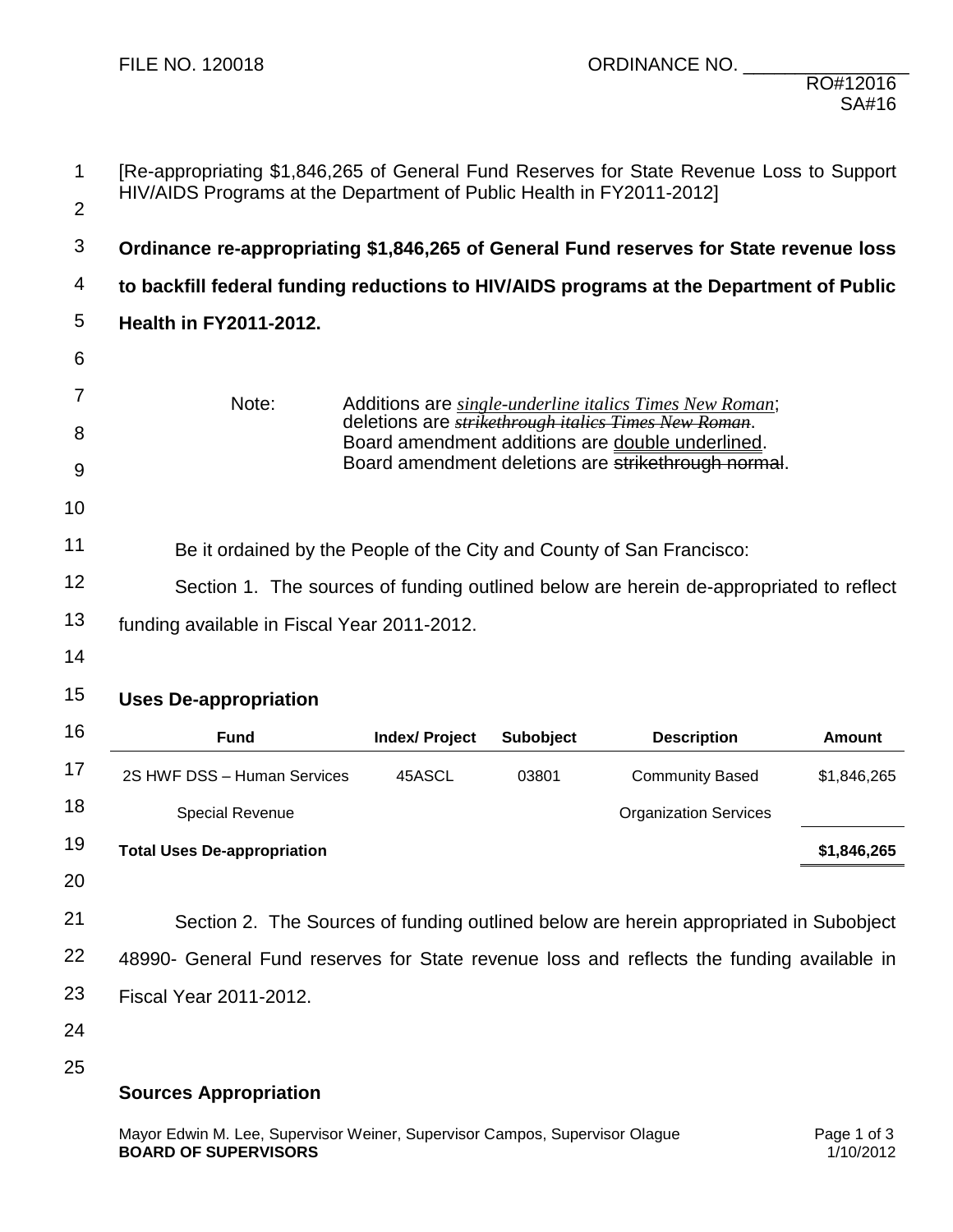| 1  | <b>Fund</b>                                                                                    | <b>Index/ Grant</b> | Subobject | <b>Description</b>                                                                   | <b>Amount</b> |
|----|------------------------------------------------------------------------------------------------|---------------------|-----------|--------------------------------------------------------------------------------------|---------------|
| 2  | 1G AGF AAA                                                                                     | 995031              | 48990     | <b>State Revenue Loss</b>                                                            | \$1,846,265   |
| 3  | General Fund - Non- Project                                                                    |                     |           | Reserve                                                                              |               |
| 4  |                                                                                                |                     |           |                                                                                      |               |
| 5  | <b>Total Sources De-appropriation</b>                                                          |                     |           |                                                                                      | \$1,846,265   |
| 6  |                                                                                                |                     |           |                                                                                      |               |
| 7  | Section 3.                                                                                     |                     |           | The Sources of funding outlined below are herein de-appropriated in                  |               |
| 8  | Subobject 44939-Federal Direct Grants and reflects the projected loss of federal funding to    |                     |           |                                                                                      |               |
| 9  | support HIV/AIDS services at the Department of Public Health in Fiscal Year 2011-2012.         |                     |           |                                                                                      |               |
| 10 |                                                                                                |                     |           |                                                                                      |               |
| 11 | <b>Sources De-appropriation</b>                                                                |                     |           |                                                                                      |               |
| 12 | <b>Fund</b>                                                                                    | <b>Index/ Grant</b> | Subobject | <b>Description</b>                                                                   | <b>Amount</b> |
| 13 | 2S CHS GNC - Public Health                                                                     | <b>HCHPDHIVSVGR</b> | 44939     | <b>Federal Direct</b>                                                                | \$1,846,265   |
| 14 | <b>Community Health Services</b>                                                               | / HCPD13-12         |           | Grants                                                                               |               |
| 15 | Grants                                                                                         |                     |           |                                                                                      |               |
| 16 | <b>Total Sources De-appropriation</b>                                                          |                     |           |                                                                                      | \$1,846,265   |
| 17 |                                                                                                |                     |           |                                                                                      |               |
| 18 |                                                                                                |                     |           | Section 4. The Controller is authorized to record transfers between funds and adjust |               |
| 19 | the accounting treatment of sources and uses appropriated in this ordinance as necessary to    |                     |           |                                                                                      |               |
| 20 | conform with Generally Accepted Accounting Principles. The Controller is also authorized to    |                     |           |                                                                                      |               |
| 21 | decrease the General Fund reserves appropriation to the Department of Public Health should     |                     |           |                                                                                      |               |
| 22 | the final allotment of the Federal grant for HIV/AIDS services be larger than estimated at the |                     |           |                                                                                      |               |
| 23 | time of this appropriation.                                                                    |                     |           |                                                                                      |               |
| 24 |                                                                                                |                     |           |                                                                                      |               |
| 25 |                                                                                                |                     |           |                                                                                      |               |